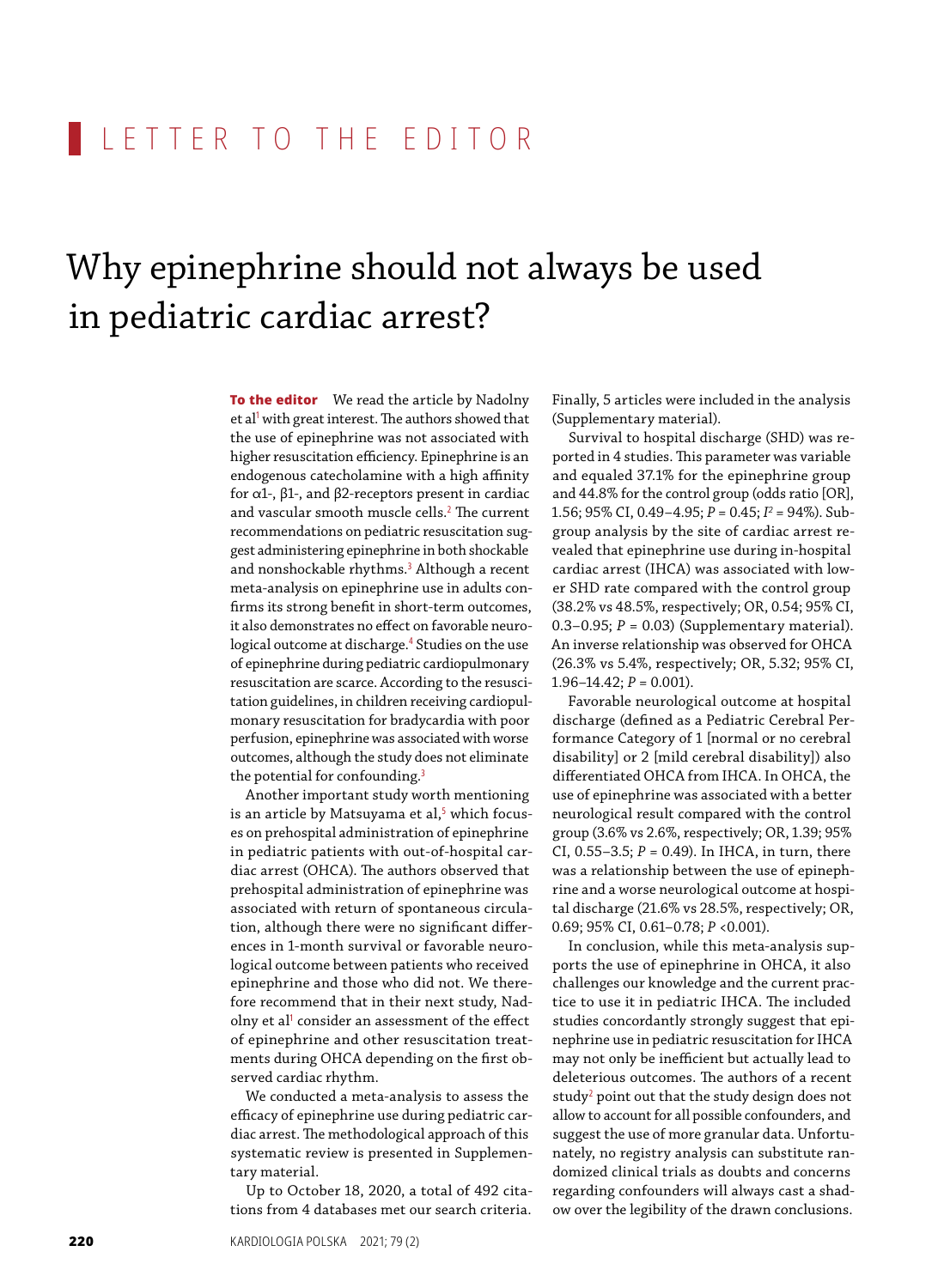#### **Supplementary material**

Supplementary material is available at [www.mp.pl/kardiologiapolska.](https://www.doi.org/10.33963/KP.15754)

### **Article information**

**Author names and affiliations** Michał Trela, Łukasz Szarpak, Krzysztof J. Filipiak, Jarosław Meyer-Szary, Natasza Gilis-Malinowska, Klaudiusz Nadolny, Aleksandra Gąsecka, Agnieszka Szarpak, Jacek Smereka, Miłosz J. Jag‑ uszewski (MT: Research Outcomes Unit, Polish Society of Disaster Medicine, Warsaw, Poland; ŁS: Research Outcomes Unit, Polish Society of Disaster Medicine, Warsaw, Poland; Maria Skłodowska-Curie Bialystok Oncology Center, Białystok, Poland; KJF: 1st Chair and Department of Cardiology, Medical University of Warsaw, Warsaw, Poland; JM‑S: Department of Pediatric Cardiology and Congenital Heart Defects, Medical University of Gdansk, Gdańsk, Poland; NG‑M and MJJ: 1st De‑ partment of Cardiology, Medical University of Gdansk, Gdańsk, Poland; KN: Department of Emergency Medical Service, Higher School of Strategic Planning in Dabrowa Gornicza, Dąbrowa Górnicza, Poland; AG: 1st Chair and Department of Cardiology, Medical University of Warsaw, Warsaw, Poland; Laboratory of Exper‑ imental Clinical Chemistry, Amsterdam University Medical Center, Amsterdam, Netherlands; AS: Maria Skłodowska‑Curie Medical Academy in Warsaw, Warsaw, Poland; JS: Research Outcomes Unit, Polish Society of Disaster Medicine, Warsaw, Poland; Department of Emergency Medical Service, Wroclaw Medical University, Wrocław, Poland)

**Correspondence to** Łukasz Szarpak, MD, PhD, MBA, Maria Skłodowska-‑Curie Bialystok Oncology Center, ul. Ogrodowa 12, 15-027 Białystok, Poland, phone: +48 500 186 225, email: lukasz.szarpak@gmail.com

**Acknowledgments** The study was supported by the ERC Research NET and the Polish Society of Disaster Medicine.

#### **Conflict of interest** None declared.

**Open access** This is an Open Access article distributed under the terms of the Creative Commons Attribution-NonCommercial-NoDerivatives 4.0 International License (CC BY-NC-ND 4.0), allowing third parties to download articles and share them with others, provided the original work is properly cited, not changed in any way, distributed under the same license, and used for noncommercial purposes only. For commercial use, please contact the journal office at kardiologiapolska@ptkardio.pl.

**HOW TO CITE** Trela M, Szarpak Ł, Filipiak KJ, et al. Why epinephrine should not always be used in pediatric cardiac arrest? Kardiol Pol. 2021; 79: 220-221. doi:10.33963/KP.15754

#### **References**

**1**  [Nadolny K, Zyśko D, Obremska M, et al. Analysis of out‑of‑hospital cardiac ar‑](https://www.doi.org/10.33963/KP.15241) [rest in Poland in a 1-year period: data from the POL‑OHCA registry. Kardiol Pol.](https://www.doi.org/10.33963/KP.15241) [2020; 78: 404-411.](https://www.doi.org/10.33963/KP.15241)

**2**  [Szczerbinski S, Ratajczak J, Lach P, et al. Epidemiology and chronobiology of](https://doi.org/10.5603/CJ.a2018.0025)  out-of-hospital cardiac arrest in a subpopulation of southern Poland: a two-year [observation. Cardiol J. 2020; 27: 16-24.](https://doi.org/10.5603/CJ.a2018.0025)

**3** Soar J, Donnino MW, Maconochie I, et al. 2018 International consensus on car[diopulmonary resuscitation and emergency cardiovascular care science with treat](https://doi.org/10.1016/j.resuscitation.2018.10.017)‑ [ment recommendations summary. Resuscitation. 2018; 133: 194-206.](https://doi.org/10.1016/j.resuscitation.2018.10.017)

**4** Ludwin K, Safiejko K, Smereka J, et al. Systematic review and meta-analysis ap[praising efficacy and safety of adrenaline for adult cardiopulmonary resuscitation.](https://doi.org/10.5603/CJ.a2020.0133) [Cardiol J. 2020 Nov 3. \[Epub ahead of print\].](https://doi.org/10.5603/CJ.a2020.0133)

Matsuyama T, Komukai S, Izawa J, et al. Pre-hospital administration of epi[nephrine in pediatric patients with out‑of‑hospital cardiac arrest. J Am Coll Cardiol.](https://doi.org/10.1016/j.jacc.2019.10.052)  [2020; 75: 194-204.](https://doi.org/10.1016/j.jacc.2019.10.052)

Authors' reply Sudden cardiac arrest is a major problem, not only in medicine but also in social and economic terms. According to the data of the European Resuscitation Council, there are 350 000 to 700 000 cases of sudden cardiac arrest in Europe every year. Resuscitation in accordance with the guidelines of the scientific societies, performed by the witnesses of the occurrence (often with the guidance of an emergency medical dispatcher) or by members of the medical rescue team, results in higher patient survival rates and better neurological prognoses, also as far as administration of medication is concerned. Epinephrine has been used in cardiorespiratory resuscitation for a few decades now; however, the previous randomized trials have not unequivocally proved

its effectiveness in sudden out-of-hospital cardiac arrest (OHCA).

It was with intense interest that we read the letter by Trela et al<sup>1</sup> concerning the administration of epinephrine in cases of sudden OHCA. The authors carried out a meta-analysis in this regard and arrived at the conclusion that the administration of epinephrine is beneficial, although some studies prove its inefficiency or even harmful effects. It is worth emphasizing that this study concerns pediatric patients.

The current guidelines of the European Resuscitation Council indicate that both in adult and pediatric patients it is recommended to adminis‑ ter epinephrine in cases of sudden cardiac arrest, both in shockable and nonshockable rhythms.<sup>2</sup>

In a retrospective analysis evaluating cases of sudden OHCA ( $n = 26783$ ) in the entire Polish population (38.5 million), treated by emergency medical service staff, with an observation period of 12 months (data retrieved from the POL-OHCA registry), we proved that the administration of epinephrine does not increase the rate of patient survival until hospital admis‑ sion or transport to hospital by helicopter emergency medical service (HEMS) (*P* = 0.15). Never‑ theless, it is worth emphasizing that the rates of administration of medicines are particularly high. In the group of patients who survived until hospital admission or transport by HEMS it was 98.1%, and in the group of patients whose medical rescue was discontinued, it was 98.4%. This proves that the quality of resuscitation activities performed by members of the emergency medical services is high.<sup>3</sup> Unfortunately, the study did not analyze the 30-day, 6-month, and 1-year survival rates or, most importantly, the neurological outcomes of the patients.

In a study by Obremska et al<sup>4</sup>, which compared dialyzed and nondialyzed patients with sudden OHCA, the analysis revealed that the administration of epinephrine in the studied groups did not have a significant impact  $(P = 0.35)$ . Furthermore, in both groups dialysis did not affect the survival of patients until transfer to hospital  $(P = 0.88)$ .

It is worth referring to an extensive study, PARAMEDIC2 (Prehospital Assessment of the Role of Adrenaline: Measuring the Effectiveness of Drug Administration in Cardiac Arrest), initiated by the International Liaison Committee on Resuscitation.<sup>5</sup> This randomized double-‑blind trial involved more than 80000 patients with sudden OHCA in the UK. Epinephrine at a dose of 1 mg or placebo was administered intravenously or intraosseously every 3 to 5 min‑ utes. Median value for the time from the call for an ambulance to the commencement of administration was 21 minutes (median value for the time from the call to the arrival of the ambulance, 6.6 min); average total dose of epinephrine amounted to 4.9 mg. In the epinephrine